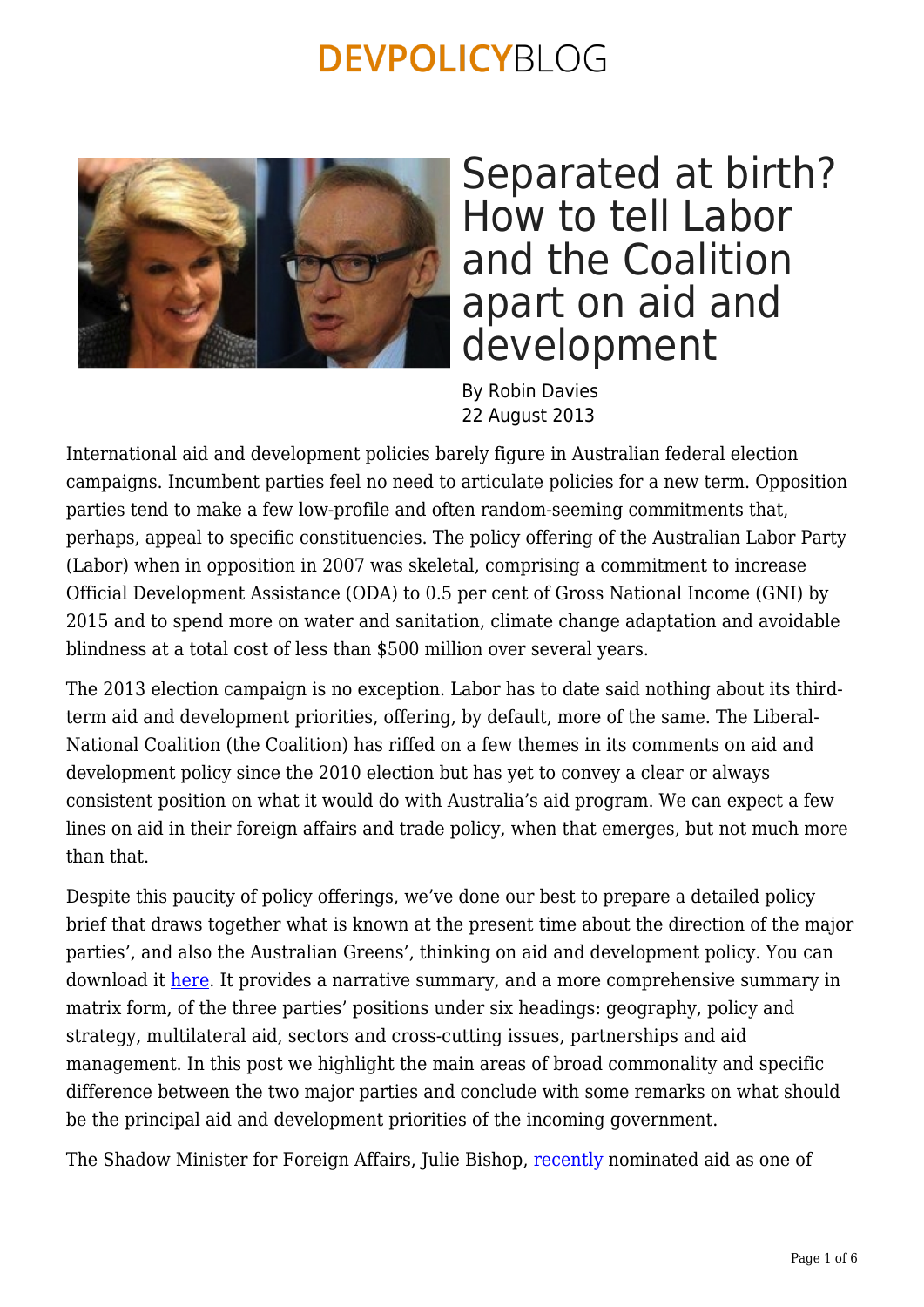several points of differentiation between the parties on international policy. At the level of broad policy, the facts are otherwise. By comparison with the situation during, say, the 1996 election campaign, the two major parties have a great deal in common on aid and development. There at least five points on which there is agreement or at least a broad consistency of approach, as follows.

- 1. Both parties maintain a general commitment to **aid growth**. Certainly many people would prefer that the parties' past commitments to very steep aid growth were maintained, and have been dismayed by Labor's [multiple cuts](https://devpolicy.org/foreign-aid-in-the-august-statement-20130805-2/) to the aid program's forward estimates, totalling almost \$6 billion in the current and previous financial years alone. However, it is important to recognise that regardless of the election outcome Australia is likely to be one of the few countries in the world that is not intent on reducing aid below recent levels.
- 2. Both parties are, for the first time, committed to having a dedicated **minister for international development** and both might well be open to the formation of a **standing parliamentary committee on aid**, as [recommended](http://www.aph.gov.au/parliamentary_business/committees/senate_committees?url=fadt_ctte/completed_inquiries/2010-13/afghanistan/report/index.htm) most recently by the Senate inquiry into Australia's aid to Afghanistan.
- 3. Both parties endorsed all the recommendations of the **[2011 aid review](http://www.aidreview.gov.au/index.html)**.
- 4. Both parties are committed to increasing the emphasis of the aid program on **private sector development**, including through support for ['aid for trade'](http://www.wto.org/english/tratop_e/devel_e/a4t_e/aid4trade_e.htm) and partnerships with business. Moreover, neither party has expressed any keenness to revive the policies of the pre-Howard era when aid was tied in various ways, most notably through the **[Development Import Finance Facility](http://www.ausaid.gov.au/Publications/Documents/diffrevw.pdf)** [pdf], to Australian commercial interests.
- 5. Both parties are equally likely to continue tapping into the aid program to support at least some of the offshore elements of Australia's **asylum-seeker management regime**, including [community detention,](https://devpolicy.org/setting-the-stage-for-community-detention-in-png-and-nauru-20130807-2/) claims processing, local and international resettlement and [broader aid packages](https://devpolicy.org/the-aid-implications-of-the-png-solution-what-isnt-is-and-might-be-happening-20130726-2/) negotiated in the context of regional resettlement arrangements.

In order to tell the parties apart on aid policy, as much as on economic and other areas of policy, you have to zoom in quite a bit and examine the details. There are in fact many differences on specific points of policy, some of which are quite significant from the standpoints of individual interest groups. The main such differences are in the six areas summarised below.

1. **Aid volume**. Labor has overpromised wildly but has consistently delivered large aid increases—since Labor came to office, aid has grown by about 50 per cent in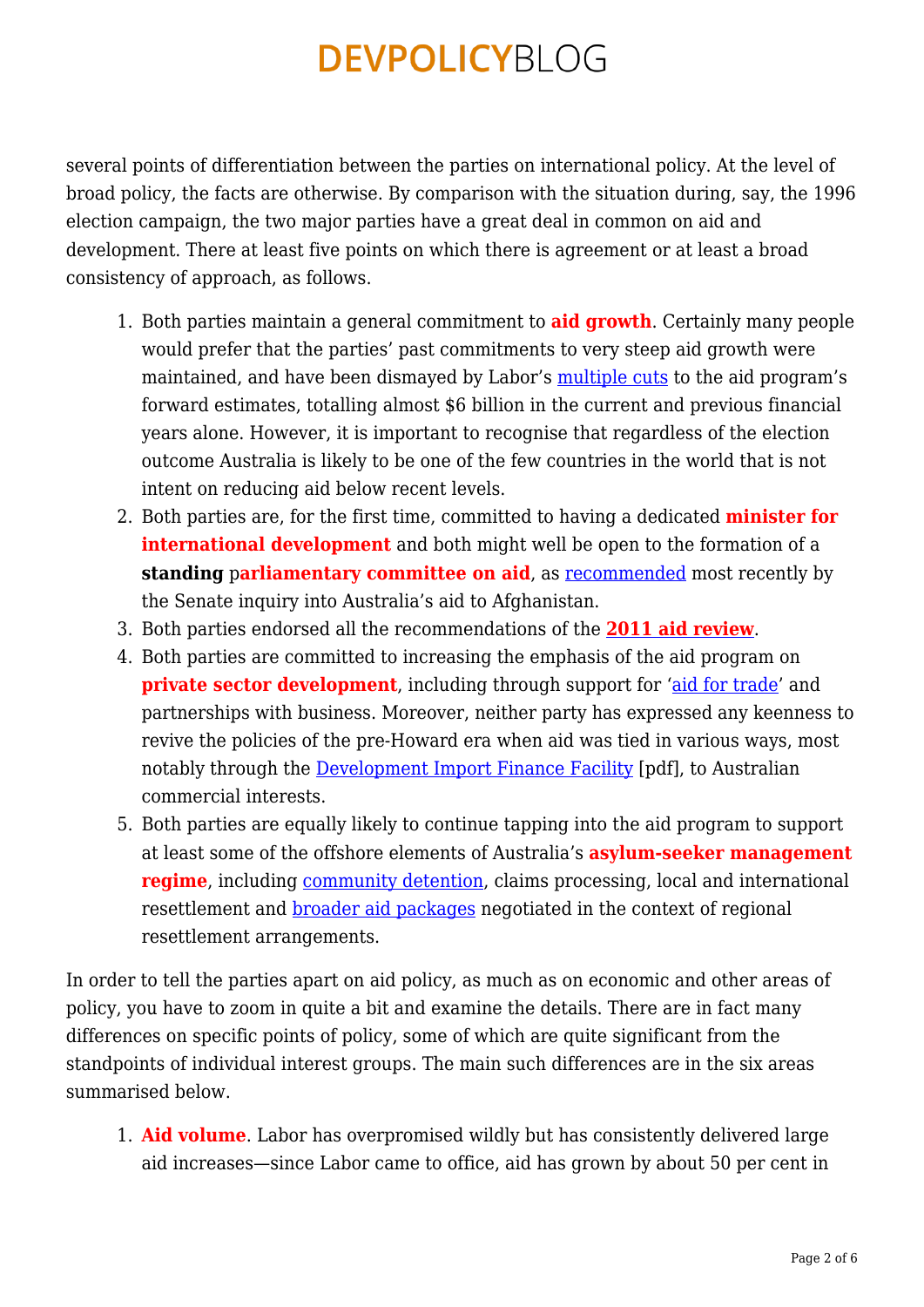real terms, from \$3.2 billion to \$5.7 billion per annum. Labor can't reasonably hope to meet its 0.5 per cent ODA/GNI target in 2017-18 but would probably deliver larger annual aid increases than the Coalition over the next few years. The Coalition would probably set a more distant but credible ODA/GNI target, [presumably](http://www.tonyabbott.com.au/News/tabid/94/articleType/ArticleView/articleId/9126/Interview-with-Chris-Kenny-ViewPoint-Sky-News.aspx) still 0.5 per cent, while making increases subject to the achievement of yet-to-be-specified aid management benchmarks or '[hurdles'.](http://www.acfid.asn.au/about-acfid/files/julie-bishop-speech-transcript)

- 2. **Geography**. The Coalition would phase out aid to [Latin America and the Caribbean](http://www.radioaustralia.net.au/international/radio/onairhighlights/australias-opposition-to-closely-monitor-aus-aid) and consolidate, but perhaps not substantially reduce, aid to [sub-Saharan Africa.](http://www.juliebishop.com.au/speeches/470-address-to-australian-council-for-international-development-policy-priorities-for-aid-and-development-assistance.html) While little is likely to change in South and East Asia (notwithstanding [remarks](http://www.theage.com.au/national/libs-would-make-indonesian-schools-pay-for-floods-20110208-1alms.html) in early 2011 about aid to Indonesian schools), the Coalition would seek to [broaden](http://www.radioaustralia.net.au/international/radio/onairhighlights/bob-carr-and-julie-bishop-go-head-to-head-in-australian-foreign-policy-debate/1173052) [and deepen](http://www.radioaustralia.net.au/international/radio/onairhighlights/bob-carr-and-julie-bishop-go-head-to-head-in-australian-foreign-policy-debate/1173052) bilateral engagement with PNG, the Pacific island countries (including Fiji) and Timor-Leste—aspiring to become their 'partner of choice'—but would not necessarily make any significant changes to aid settings. A more likely and significant change would be a [revamp](http://www.juliebishop.com.au/speeches/1332-address-to-national-dialogue-on-the-role-of-the-private-sector-in-development-and-aid-for-trade.html/) of the Seasonal Worker Program. Another might be a shift from **PACER Plus** to a more **stepwise** approach to regional integration.
- 3. **Private sector development**. While 'aid for trade' is hardly a freshly hewed cornerstone for the aid program—aid in this category has [grown](http://www.oecd.org/aidfortrade/Australia_CRSProfile2013.pdf) substantially under Labor and now accounts for about 17 per cent of all Australian aid—the Coalition would likely give higher priority than Labor has to local enterprise and skills development, including through a new [enterprise challenge fund](http://www.enterprisechallengefund.org/) or funds. It might also move more decisively to establish practical cooperation arrangements with Australian business organisations, something that Labor has [talked about](http://www.ausaid.gov.au/partner/pages/business.aspx) but not advanced very far. There is also [reason to believe](http://www.theguardian.com/world/2013/jun/02/foreign-policy-julie-bishop-coalition) the Coalition would accord high priority to economic infrastructure, as it did in its 2006 [White Paper](http://www.ausaid.gov.au/Publications/Pages/6184_6346_7334_4045_8043.aspx) on aid.
- 4. **Climate change**. The Coalition appears bound to [oppose](http://www.juliebishop.com.au/transcripts/1173-abc-24-weekend-breakfast.html) the use of aid to reduce net greenhouse gas emissions in developing countries (climate change 'mitigation') through bilateral and multilateral channels. Its opposition to climate change financing also [extends](http://parlinfo.aph.gov.au/parlInfo/search/display/display.w3p;query=Source%3A%22AUSTRALIAN%20LABOR%20PARTY%22%20Author_Phrase%3A%22liberal%20party%20of%20australia%22;rec=3) to climate change adaptation but, in the end, it will most likely allow the use of aid to fund adaptation programs. Australia could move from the front to the back seat in ongoing discussions about the design and financing of the multilateral [Green Climate Fund.](http://www.ausaid.gov.au/HotTopics/Pages/Display.aspx?QID=1173)
- 5. **Multilateral aid**. The Coalition would probably be bound to make heavier use of the multilateral system than it might [wish](http://www.theguardian.com/world/2013/jun/02/foreign-policy-julie-bishop-coalition) to, but is likely to take a more hardedged approach—based largely on Australia's Asia-Pacific development objectives—to assessing the effectiveness of, and allocating resources to,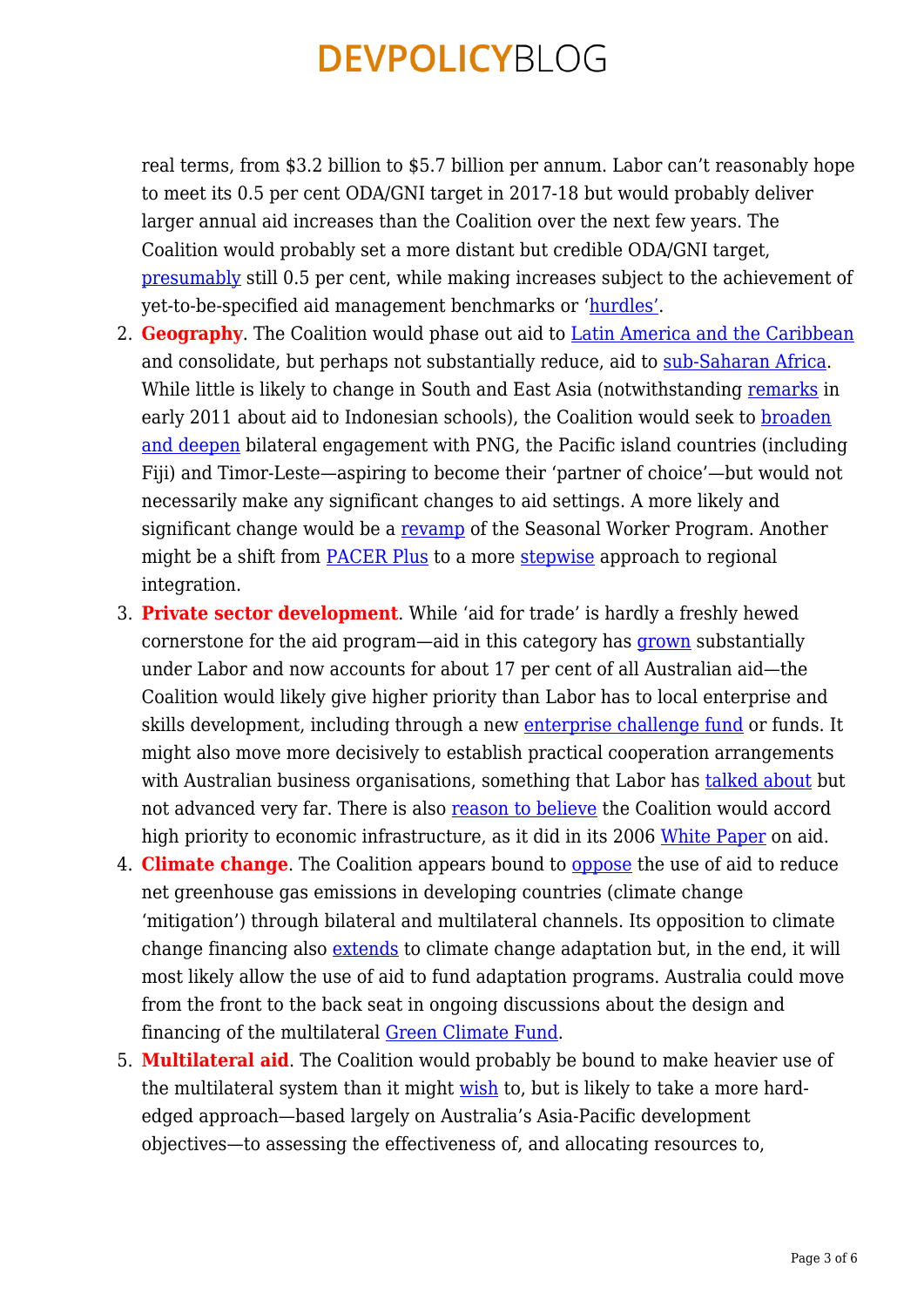multilateral organisations. Aid to UN funds and programs could be reduced overall. Australia [would not](http://teresagambaro.com/2013/02/speech-international-fund-for-agricultural-development-bill-2012/) rejoin the International Fund for Agricultural Development, [might not](http://www.tonyabbott.com.au/LatestNews/Speeches/tabid/88/articleType/ArticleView/articleId/8810/Address-to-the-House-of-Representatives--Address-In-Reply-Parliament-House-Canberra.aspx) join the African Development Bank and would probably discontinue [discretionary funding](http://www.ausaid.gov.au/publications/Pages/aus-gov-ilo-partnership-agreement.aspx) to the International Labour Organisation. There could be additional funding for the private sector operations of the multilateral development banks.

6. **Asylum seekers**. The Coalition appears bound to [oppose](http://www.theaustralian.com.au/national-affairs/foreign-affairs/carrs-aid-shift-a-cut-bishop/story-fn59nm2j-1226539449670) the use of aid to meet domestic asylum seeker costs. Logically, they would oppose the use of aid for community detention offshore but, in practice, they might follow Labor's policy. The Coalition would almost certainly follow Labor in calling on the aid program to meet regional resettlement costs or facilitate agreement on any further regional arrangements.

The Coalition's '[reverse Colombo Plan](http://www.juliebishop.com.au/speeches/1248-the-new-colombo-plan-rountable.html)' might also belong in the list above, but they have yet to determine how it would be funded. It's conceivable that it might be charged to the aid budget, with Australian students badged as volunteers for some part of their time overseas, but at this stage it is simply unknown whether this initiative will affect the aid program. Likewise, it's hard to know how seriously to take the Coalition's **proposal** to set up aidfunded centres of excellence in medical research and training in northern Australia, as part of its approach to the development of that region. In its final form this proposal is uncosted; in a leaked internal party [document](https://dl.dropbox.com/u/18884988/Leaked%20coalition%20document.pdf) [pdf] it was costed at \$800 million. Some of that must be for capital costs, in which case it can't be charged to the aid budget.

It could be some time after the election before it is clear what the incoming government will do with the aid program. Some decisions will have to be taken early and are not inherently difficult. Such decisions would include appointing a minister for international development—as Labor has [lately done](http://www.ausaid.gov.au/MediaReleases/Pages/melissa-parke-appointed-minister-for-international-development.aspx) and as the Coalition is [very likely](http://www.juliebishop.com.au/transcripts/609-sky-news-australian-agenda.html) to do—and determining Australia's priorities for the [G20 development agenda,](http://www.lowyinstitute.org/publications/development-and-g20) on which Australia will lead for the year commencing December 2013. Other decisions might and in many cases probably should take more time.

For Labor, there should be three major priorities:

- 1. to revise the **[Comprehensive Aid Policy Framework](http://www.ausaid.gov.au/makediff/pages/capf.aspx)** (CAPF), released in May 2012 but quickly rendered a historical document by large cuts to the forward estimates, so as to reflect what resources are really available and provide genuine predictability
- 2. to clarify policy on the use of the aid program for **asylum-seeker costs**, and place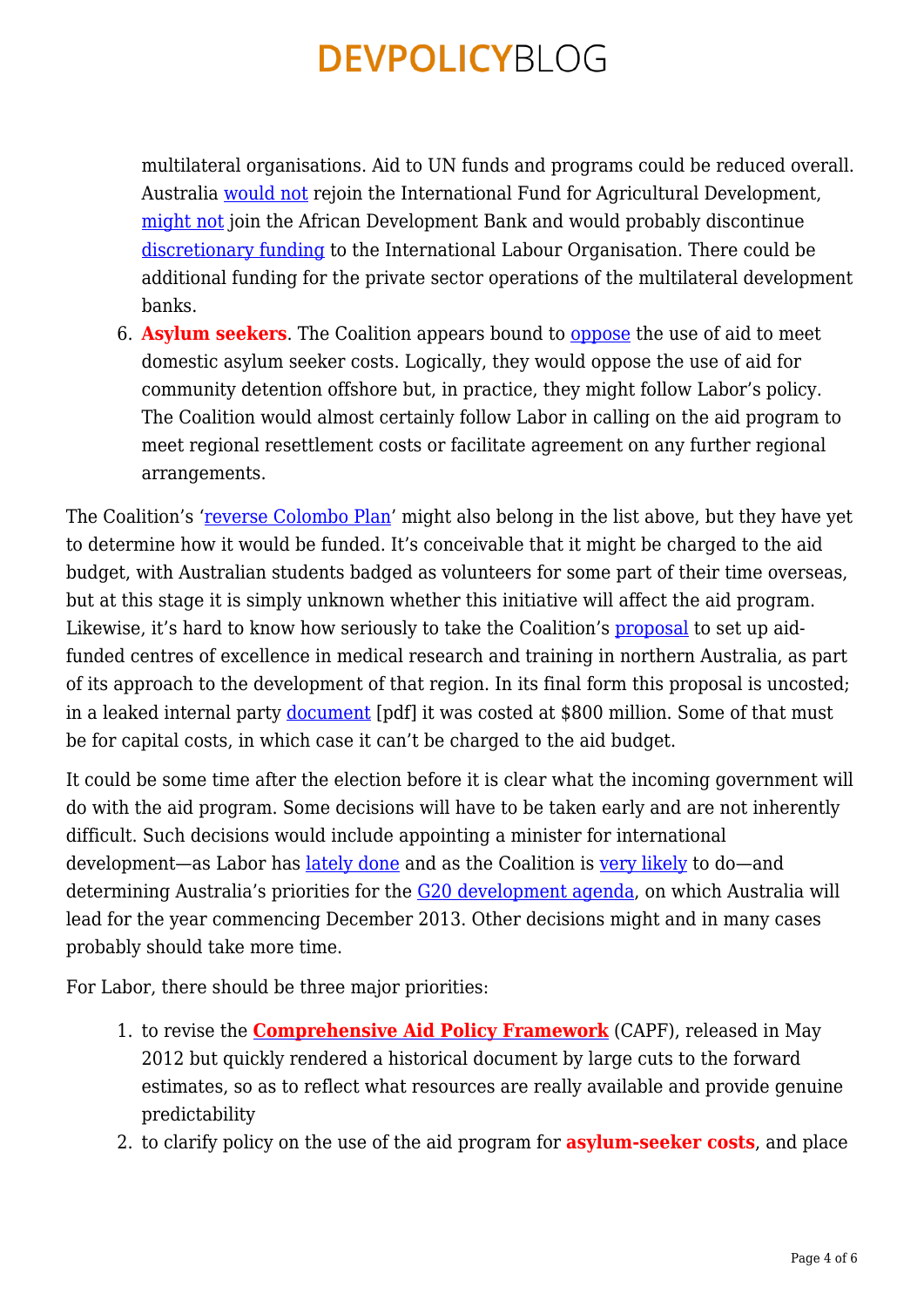firm limits on those costs, both offshore and onshore, so as to minimise impacts on existing and planned programs

3. to bring a renewed emphasis to the maintenance and improvement of **[program](https://devpolicy.org/ausaids-first-annual-review-of-aid-effectiveness-part-1-20130204/) [quality](https://devpolicy.org/ausaids-first-annual-review-of-aid-effectiveness-part-1-20130204/)** through more rigorous evaluation and review, more contestability in program design, and more transparency with respect to individual aid activities.

In revising the CAPF, Labor should strongly consider options for making its ODA/GNI commitment more credible, deliverable and robust—for example by reducing the 2017-18 target to 0.4 per cent or selecting a target year for the achievement of a 0.5 per cent ratio that would not require an increase of more than 0.03 per cent of GNI in any year. The program quality agenda would be well served if Labor were to seek cross-party agreement to the establishment of a standing parliamentary committee on aid and development.

For the Coalition, the above priorities would also apply, and there would be a great deal of clarifying to do—for example in relation to:

- the timeframe and funding trajectory to be associated with its 0.5 per cent ODA/GNI commitment
- the handling of asylum-seeker costs
- the level and composition of aid to sub-Saharan Africa
- the funding of the reverse Colombo Plan
- the funding of aspects of the northern Australia policy
- the scope of the term 'aid for trade'
- the nature of the changes envisaged for the Seasonal Worker Program
- the specific measures to be taken to increase scrutiny of the aid program for increased effectiveness.

Clarification on these and various other points would best be provided, not piecemeal, but in the form of a comprehensive aid and development policy statement. That needn't be hurried and in fact would best not be. The Coalition would preferably take time to receive and consider well-developed advice from AusAID and other sources before issuing a policy statement with indicative four-year resource allocations in conjunction with the 2014-15 budget. Given the Coalition's strong undertaking to shift Australia's relationship with its near-neighbours beyond aid, they might also take the opportunity to make this the first statement of its kind that incorporates policies on both aid and international development.

*Robin Davies is Associate Director of the [Development Policy Centre](http://devpolicy.anu.edu.au/).*